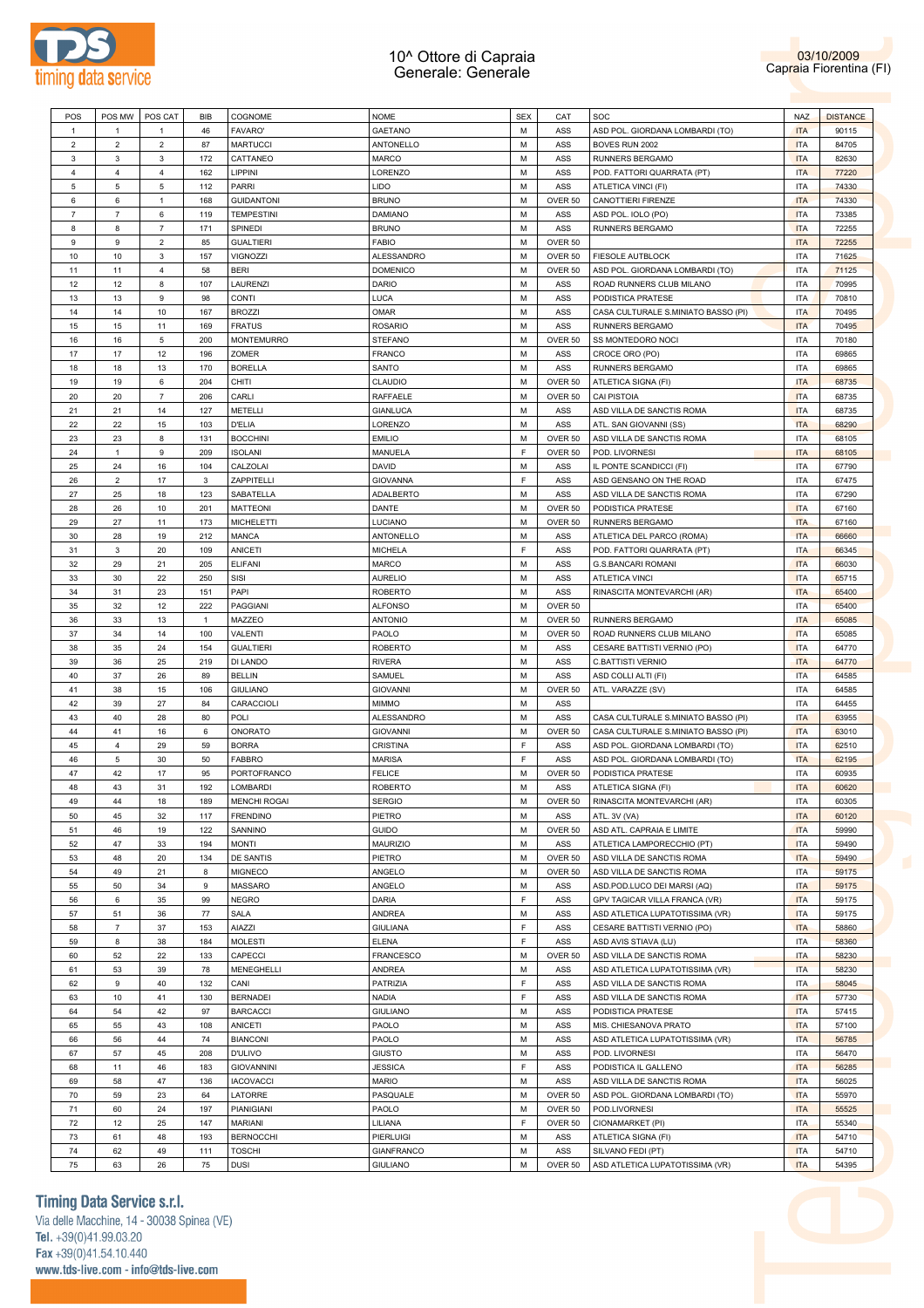



| POS | POS MW | POS CAT        | <b>BIB</b>     | COGNOME            | <b>NOME</b>           | <b>SEX</b> | CAT          | <b>SOC</b>                          | <b>NAZ</b> | <b>DISTANCE</b> |
|-----|--------|----------------|----------------|--------------------|-----------------------|------------|--------------|-------------------------------------|------------|-----------------|
| 76  | 64     | 27             | 86             | <b>PELLICCIA</b>   | <b>VINCENZO</b>       | M          | OVER 50      | ASD MEDITERRANEA OSTIA              | <b>ITA</b> | 54395           |
| 77  | 65     | 28             | 137            | <b>MALACARI</b>    | <b>GIOVANBATTISTA</b> | M          | OVER 50      | ASD VILLA DE SANCTIS ROMA           | <b>ITA</b> | 54080           |
| 78  | 66     | 29             | 149            | CONTARDI           | <b>MICHELE</b>        | M          | OVER 50      | ATL. TOSCANA EMPOLI                 | <b>ITA</b> | 52950           |
| 79  | 67     | 50             | 73             | CERONE             | <b>BEPPE</b>          | M          | ASS          | FRATES S.MINIATO BASSO (PI)         | <b>ITA</b> | 52950           |
|     |        |                |                |                    |                       | M          | OVER 50      | PODISTICA IL GALLENO                |            |                 |
| 80  | 68     | 30             | 145            | <b>GIOVANNINI</b>  | PIERO                 |            |              |                                     | <b>ITA</b> | 52320           |
| 81  | 13     | 31             | 49             | <b>GAMBINO</b>     | <b>ANTONELLA</b>      | F          | OVER 50      | ASD POL. GIORDANA LOMBARDI (TO)     | <b>ITA</b> | 52135           |
| 82  | 69     | 51             | $\overline{5}$ | LAVARDA            | <b>REMO</b>           | M          | ASS          | <b>RUNNERS TEAM ZANE'</b>           | <b>ITA</b> | 51875           |
| 83  | 70     | 32             | 120            | AMADII             | <b>ROBERTO</b>        | M          | OVER 50      | ASD IL GREGGE RIBELLE (SI)          | <b>ITA</b> | 51505           |
| 84  | 71     | 33             | 300            | <b>NARCISI</b>     | <b>RENATO</b>         | M          | OVER 50      | ASD VILLA DE SANCTIS ROMA           | <b>ITA</b> | 50875           |
| 85  | 72     | 34             | 41             | <b>CAPORASO</b>    | <b>ENZO</b>           | M          | OVER 50      | ASD POL. GIORDANA LOMBARDI (TO)     | <b>ITA</b> | 50690           |
| 86  | 73     | 35             | 12             | <b>VERNACCIONI</b> | <b>GIUSEPPE</b>       | M          | OVER 50      | ASD POL. GIORDANA LOMBARDI (TO)     | <b>ITA</b> | 50560           |
| 87  | 74     | 52             | 105            | <b>MORELLI</b>     | MASSIMILIANO          | M          | ASS          | ASD ATL. PERIGNANO (PI)             | <b>ITA</b> | 50245           |
|     | 75     | 53             | 79             | SOARDO             | SIMONE                | M          | ASS          | ASD ATLETICA LUPATOTISSIMA (VR)     | <b>ITA</b> | 49930           |
| 88  |        |                |                |                    |                       |            |              |                                     |            |                 |
| 89  | 76     | 36             | 94             | <b>MOCCIA</b>      | RAFFAELE              | M          | OVER 50      | PODISTICA PRATESE                   | <b>ITA</b> | 49615           |
| 90  | 77     | 37             | 234            | SANTINI            | PIERO                 | M          | OVER 50      |                                     | <b>ITA</b> | 48800           |
| 91  | 14     | 54             | 202            | <b>MARTINI</b>     | <b>BARBARA</b>        | F          | ASS          | CASA CULTURALE S.MINIATO BASSO (PI) | <b>ITA</b> | 47985           |
| 92  | 15     | 55             | 121            | <b>STEFANUCCI</b>  | <b>PAOLA</b>          | E          | ASS          | ASD IL GREGGE RIBELLE (SI)          | <b>ITA</b> | 47355           |
| 93  | 78     | 56             | 198            | <b>FREDIANI</b>    | <b>MILENO</b>         | M          | ASS          | ATLETICA LAMPORECCHIO (PT)          | <b>ITA</b> | 45650           |
| 94  | 79     | 38             | 113            | <b>GEMMA</b>       | LORENZO               | M          | OVER 50      | <b>CLUB MARATHON</b>                | <b>ITA</b> | 45650           |
| 95  | 80     | 57             | 166            |                    | <b>ALESSIO</b>        | M          | ASS          | G.S. MAIANO (FI)                    | <b>ITA</b> | 45650           |
|     |        |                |                | <b>NISTRI</b>      |                       |            |              |                                     |            |                 |
| 96  | 81     | 58             | 185            | MANZO              | <b>ALESSANDRO</b>     | M          | ASS          | ASD VILLA DE SANCTIS ROMA           | <b>ITA</b> | 45650           |
| 97  | 82     | 59             | 203            | <b>NANU</b>        | <b>STEFANO</b>        | M          | ASS          | ASD VILLA DE SANCTIS ROMA           | <b>ITA</b> | 45650           |
| 98  | 83     | 39             | 124            | <b>FATTORI</b>     | <b>GIANFRANCO</b>     | M          | OVER 50      | ASD ATL. CAPRAIA E LIMITE           | <b>ITA</b> | 45465           |
| 99  | 16     | 40             | 15             | PIDDIU             | MARIA B.              | F          | OVER 50      | ASD POL. GIORDANA LOMBARDI (TO)     | <b>ITA</b> | 44650           |
| 100 | 84     | 41             | 76             | <b>ANCORA</b>      | <b>VITO PIERO</b>     | M          | OVER 50      | PRO PATRIA (MI)                     | <b>ITA</b> | 43575           |
| 101 | 85     | 42             | 114            | <b>CERA</b>        | <b>GIAMPAOLO</b>      | M          | OVER 50      | <b>CLUB MARATHON</b>                | <b>ITA</b> | 43575           |
|     | 86     |                |                |                    |                       | M          |              |                                     |            |                 |
| 102 |        | 43             | 88             | <b>LICCARDI</b>    | <b>MARIO</b>          |            | OVER 50      | ATL. CALDERARA TECNOPLAST (BO)      | <b>ITA</b> | 43575           |
| 103 | 87     | 44             | 110            | <b>SELENI</b>      | <b>MAURO</b>          | M          | OVER 50      | ATL. CASTENASO (BO)                 | <b>ITA</b> | 43575           |
| 104 | 88     | 45             | 126            | <b>PANETTIERI</b>  | <b>ALBERTO</b>        | M          | OVER 50      | ASD VILLA DE SANCTIS ROMA           | <b>ITA</b> | 43575           |
| 105 | 89     | 46             | 81             | <b>NACCI</b>       | <b>GIORGIO</b>        | M          | OVER 50      | CASA CULTURALE S.MINIATO BASSO (PI) | <b>ITA</b> | 43575           |
| 106 | 90     | 60             | 214            | <b>MANFREDINI</b>  | LEONARDO              | M          | ASS          | ATLETICA CALDERARA                  | <b>ITA</b> | 43575           |
| 107 | 17     | 47             | 90             | <b>MARCHETTI</b>   | CONCETTA              | E          | OVER 50      | ASD COLLI ALTI (FI)                 | <b>ITA</b> | 41945           |
| 108 | 91     | 48             | 195            | DE GROOT           | <b>MARTIN</b>         | M          | OVER 50      | CSI                                 | <b>ITA</b> | 41500           |
|     |        |                |                |                    |                       | M          |              |                                     |            |                 |
| 109 | 92     | 49             | 164            | <b>NUZZI</b>       | <b>SANTI</b>          |            | OVER 50      | PODISTICA VAL DI PESA (FI)          | <b>ITA</b> | 41500           |
| 110 | 93     | 61             | 217            | CASTALDI           | <b>DANIELE</b>        | M          | ASS          |                                     | <b>ITA</b> | 41130           |
| 111 | 94     | 50             | 128            | COSI               | <b>ANDREA</b>         | M          | OVER 50      | CA RI FIRENZE                       | <b>ITA</b> | 39555           |
| 112 | 95     | 62             | 230            | <b>CASARIN</b>     | <b>ANDREA</b>         | M          | ASS          | PODISTICA EMPOLESE                  | <b>ITA</b> | 39425           |
| 113 | 96     | $\mathbf{1}$   | 176            | <b>BELLIN</b>      | ANDREA                | M          | <b>BIMBO</b> | ASD COLLI ALTI (FI)                 | <b>ITA</b> | 37350           |
| 114 | 97     | 51             | 17             | <b>BRUNETTI</b>    | <b>BATTISTA</b>       | M          | OVER 50      | ASD POL. GIORDANA LOMBARDI (TO)     | <b>ITA</b> | 36795           |
| 115 | 98     | $\overline{2}$ | 210            | <b>CAPORASO</b>    | <b>ANTONIO</b>        | M          | <b>BIMBO</b> | ASD POL. GIORDANA LOMBARDI (TO)     | <b>ITA</b> | 36665           |
| 116 | 99     | 52             | 232            | DELL'AIA           | SALVATORE             | M          | OVER 50      | PODISTICA PRATESE                   | <b>ITA</b> | 34275           |
|     |        |                |                |                    |                       |            |              |                                     |            |                 |
| 117 | 100    | 63             | 82             | <b>NATALE</b>      | <b>LUCA</b>           | M          | ASS          | CASA CULTURALE S.MINIATO BASSO (PI) | <b>ITA</b> | 33200           |
| 118 | 101    | 64             | 135            | <b>GIUBILO</b>     | <b>FABRIZIO</b>       | M          | ASS          | ASD VILLA DE SANCTIS ROMA           | <b>ITA</b> | 33200           |
| 119 | 102    | 3              | 215            | <b>BANCI</b>       | <b>MASSIMO</b>        | M          | <b>BIMBO</b> |                                     | <b>ITA</b> | 32385           |
| 120 | 18     | $\overline{4}$ | 178            | <b>MARCHETTI</b>   | CHIARA                | F          | <b>BIMBO</b> | ASD COLLI ALTI (FI)                 | <b>ITA</b> | 32385           |
| 121 | 19     | 65             | 186            | <b>FOSSATI</b>     | <b>MARIA ILARIA</b>   | F          | ASS          | MARTESANA CORSE                     | <b>ITA</b> | 31125           |
| 122 | 103    | 66             | 207            | <b>MACCARINI</b>   | <b>ALESSANDRO</b>     | M          | ASS          | ATLETICA CASALGUIDI PT              | <b>ITA</b> | 31125           |
| 123 | 104    | 53             | 165            | MELANI             | ALESSANDRO            | M          | OVER 50      | ASD POL. IOLO (PO)                  | <b>ITA</b> | 31125           |
| 124 | 105    | 54             | 199            | <b>RISDOMINI</b>   | <b>ADRIANO</b>        | M          |              | OVER 50   U.S.UGNANO (FI)           | ITA        | 31125           |
|     |        |                |                |                    |                       |            |              |                                     |            |                 |
| 125 | 106    | 55             | 144            | <b>SECCHIONI</b>   | <b>MARCO</b>          | М          | OVER 50      |                                     | <b>ITA</b> | 31125           |
| 126 | 20     | 67             | 70             | ZANNI              | <b>FRANCESCA</b>      | E          | ASS          | <b>BOLOGNA</b>                      | <b>ITA</b> | 31125           |
| 127 | 21     | 68             | 71             | ZANNI              | <b>GIORGIA</b>        | E          | ASS          | <b>BOLOGNA</b>                      | <b>ITA</b> | 31125           |
| 128 | 22     | 69             | $\overline{4}$ | SCORZATO           | TIZIANA               | E          | ASS          | RUNNERS TEAM ZANE'                  | <b>ITA</b> | 31125           |
| 129 | 107    | 70             | 182            | <b>GAGGIOLI</b>    | <b>ALESSIO</b>        | M          | ASS          | ASD ATL. CAPRAIA E LIMITE           | <b>ITA</b> | 31125           |
| 130 | 108    | 71             | 72             | SALVINI            | VALERIO               | M          | ASS          | PODISTICA PONTAEGOLESE (PI)         | <b>ITA</b> | 31125           |
| 131 | 23     | 5              | 177            | <b>BELLIN</b>      | JULIA                 | F          | <b>BIMBO</b> | ASD COLLI ALTI (FI)                 | <b>ITA</b> | 30940           |
|     |        |                |                |                    |                       |            |              |                                     |            |                 |
| 132 | 109    | 72             | 245            | <b>BONOMI</b>      | <b>IGNAZIO</b>        | M          | ASS          | PODISTICA PRATESE                   | <b>ITA</b> | 30755           |
| 133 | 24     | 6              | 211            | CAPORASO           | <b>ALICE</b>          | E          | <b>BIMBO</b> | ASD POL. GIORDANA LOMBARDI (TO)     | <b>ITA</b> | 29180           |
| 134 | 110    | 73             | 159            | VANNUCCI           | <b>MARCO</b>          | M          | ASS          | CROCE ORO (PO)                      | <b>ITA</b> | 29050           |
| 135 | 111    | 74             | 156            | <b>PACINI</b>      | <b>WALTER</b>         | M          | ASS          | POD. FATTORI QUARRATA (PT)          | <b>ITA</b> | 29050           |
| 136 | 112    | 56             | 155            | <b>MINIGHETTI</b>  | VALTER                | M          | OVER 50      | POD. FATTORI QUARRATA (PT)          | <b>ITA</b> | 29050           |
| 137 | 25     | $\overline{7}$ | 223            | <b>VERDIANI</b>    | <b>MARTINA</b>        | F          | <b>BIMBO</b> | PODISTICA GALLENO                   | <b>ITA</b> | 27735           |
| 138 | 26     | 57             | 62             | CALLEGARI          | <b>VENERINA</b>       | E          | OVER 50      | ASD POL. GIORDANA LOMBARDI (TO)     | <b>ITA</b> | 27290           |
|     | 27     |                |                |                    |                       | F          |              |                                     |            | 27290           |
| 139 |        | 58             | 51             | <b>ARIETTI</b>     | <b>TERESA</b>         |            | OVER 50      | ASD POL. GIORDANA LOMBARDI (TO)     | <b>ITA</b> |                 |
| 140 | 113    | 75             | 115            | <b>MORONI</b>      | LORENZO               | M          | ASS          | <b>GS ANTRACCOLI (LU)</b>           | <b>ITA</b> | 26975           |
| 141 | 114    | 59             | 160            | <b>RUGGERI</b>     | <b>RODOLFO</b>        | М          | OVER 50      | CASA CULTURALE S.MINIATO BASSO (PI) | <b>ITA</b> | 26975           |
| 142 | 115    | 60             | 150            | VAIANI             | PAOLO                 | M          | OVER 50      | LIBERO                              | <b>ITA</b> | 26975           |
|     | 116    | 76             | 239            | ZECCHI             | PAOLO                 | М          | ASS          | MONTELUPO RUNNERS                   | <b>ITA</b> | 26975           |
| 143 |        | 61             | 146            | VALIENZI           | <b>NOEMI</b>          | F          | OVER 50      | PODISTICA IL GALLENO                | <b>ITA</b> | 26790           |
| 144 |        |                | 225            | <b>TORCHIA</b>     | ANDREA                | M          | ASS          | LA STANCA (PT)                      | <b>ITA</b> | 24900           |
|     | 28     |                |                |                    |                       |            |              |                                     |            |                 |
| 145 | 117    | 77             |                |                    |                       |            |              |                                     |            |                 |
| 146 | 118    | 78             | 101            | <b>IADEVAIA</b>    | <b>GIACOMO</b>        | M          | ASS          | LA STANCA (PT)                      | <b>ITA</b> | 24900           |
| 147 | 119    | 79             | 221            | MAGAZZINI          | LEONARDO              | М          | ASS          | IL PONTE SCANDICCI (FI)             | <b>ITA</b> | 24900           |
| 148 | 120    | 62             | 152            | SARCHIELLI         | <b>MASSIMO</b>        | M          | OVER 50      | MONTELUPO RUNNERS                   | <b>ITA</b> | 24900           |
| 149 | 121    | 63             | 65             | <b>FIORI</b>       | FRANCESCO             | М          | OVER 50      | ASD POL. GIORDANA LOMBARDI (TO)     | <b>ITA</b> | 24900           |
| 150 | 122    | 80             | 181            | <b>TORTONI</b>     | <b>ALESSIO</b>        | М          | ASS          | ASD ATL. CAPRAIA E LIMITE           | <b>ITA</b> | 24900           |
| 151 | 123    | 64             | 143            | <b>TOGNETTI</b>    | <b>FRANCO</b>         | M          | OVER 50      | PODISTICA EMPOLESE                  | <b>ITA</b> | 24900           |

# **Timing Data Service s.r.l.**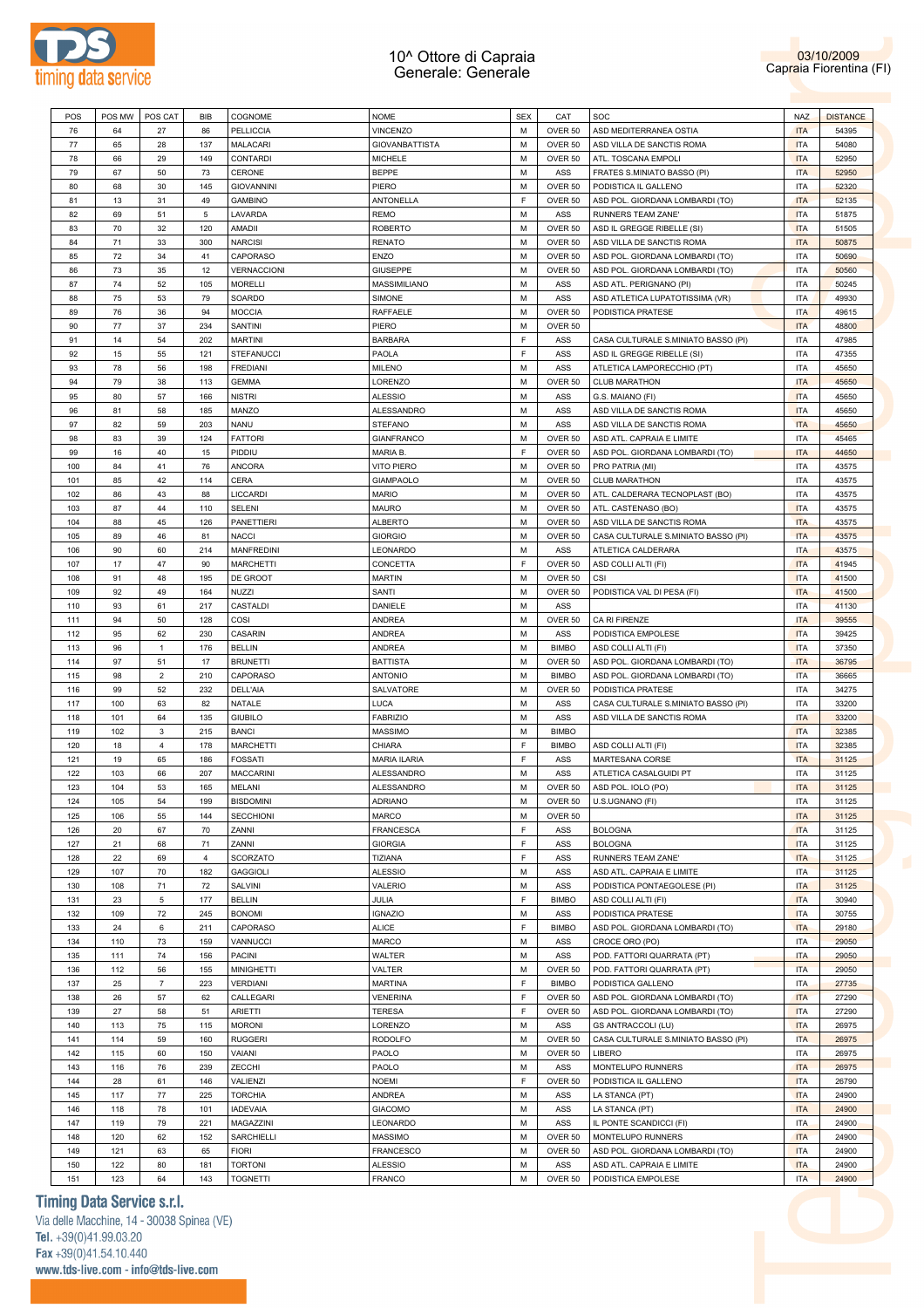



| POS | POS MW | POS CAT      | <b>BIB</b>     | COGNOME           | <b>NOME</b>       | <b>SEX</b> | CAT          | SOC                                 | <b>NAZ</b> | <b>DISTANCE</b> |
|-----|--------|--------------|----------------|-------------------|-------------------|------------|--------------|-------------------------------------|------------|-----------------|
|     |        |              |                |                   |                   |            |              |                                     |            |                 |
| 152 | 29     | 81           | 47             | <b>TATTOLI</b>    | <b>MONICA</b>     | F          | ASS          | ASD POL. GIORDANA LOMBARDI (TO)     | <b>ITA</b> | 24900           |
| 153 | 124    | 82           | 247            | CALABRESE         | SILVIO            | M          | ASS          | PODISTICA PRATESE                   | <b>ITA</b> | 24715           |
| 154 | 125    | 83           | 227            | <b>BROGIONI</b>   | SIMONE            | M          | ASS          | SPIRITO TRAIL                       | <b>ITA</b> | 22825           |
| 155 | 126    | 84           | 161            | <b>GALEOTTI</b>   | <b>FRANCESCO</b>  | M          | ASS          | ATL. CALENZANO (FI)                 | <b>ITA</b> | 22825           |
| 156 | 127    | 65           | 118            | GOZZI             | <b>GIANFRANCO</b> | M          | OVER 50      | ATL. CALDERARA TECNOPLAST (BO)      | <b>ITA</b> | 22825           |
|     |        |              |                |                   |                   |            |              |                                     |            |                 |
| 157 | 128    | 8            | 229            | CORDUN            | DAVID             | M          | <b>BIMBO</b> |                                     | <b>ITA</b> | 22825           |
| 158 | 30     | 66           | 231            | <b>MOCCIA</b>     | <b>GIANNA</b>     | F          | OVER 50      | PODISTICA PRATESE                   | <b>ITA</b> | 22640           |
| 159 | 129    | 85           | 163            | <b>NESTI</b>      | ANDREA            | M          | ASS          | LA STANCA (PT)                      | <b>ITA</b> | 20750           |
| 160 | 130    | 67           | 69             | ZANNI             | <b>VITTORIO</b>   | M          | OVER 50      | <b>BOLOGNA</b>                      | <b>ITA</b> | 20750           |
| 161 | 31     | 68           | 63             | <b>BELLANOVA</b>  | <b>MARIA</b>      | F          | OVER 50      | ASD POL. GIORDANA LOMBARDI (TO)     | <b>ITA</b> | 20750           |
|     |        |              |                |                   |                   |            |              |                                     |            |                 |
| 162 | 131    | 86           | $\overline{2}$ | <b>MAMMOLI</b>    | <b>ANTONIO</b>    | M          | ASS          | CROCE ORO (PO)                      | <b>ITA</b> | 20750           |
| 163 | 132    | 69           | 54             | <b>TENORE</b>     | <b>DINO</b>       | M          | OVER 50      | ASD POL. GIORDANA LOMBARDI (TO)     | <b>ITA</b> | 20750           |
| 164 | 133    | 70           | 13             | <b>BENETTIN</b>   | <b>GIAMPIERO</b>  | M          | OVER 50      | ASD POL. GIORDANA LOMBARDI (TO)     | <b>ITA</b> | 20750           |
| 165 | 32     | 87           | 66             | DE MARIA          | TIZIANA           | E          | ASS          | ASD POL. GIORDANA LOMBARDI (TO)     | <b>ITA</b> | 20750           |
|     |        |              |                |                   |                   |            |              |                                     |            |                 |
| 166 | 33     | 71           | 35             | <b>BALLETTE</b>   | ANGELA            | F          | OVER 50      | ASD POL. GIORDANA LOMBARDI (TO)     | <b>ITA</b> | 20750           |
| 167 | 134    | 9            | 216            | <b>BANCI</b>      | <b>STEFANO</b>    | M          | <b>BIMBO</b> |                                     | <b>ITA</b> | 20750           |
| 168 | 135    | 88           | 220            | <b>MONARI</b>     | <b>ALBERTO</b>    | M          | ASS          | <b>MARATHON CLUB</b>                | <b>ITA</b> | 18675           |
| 169 | 136    | 72           | 10             | PAVANELLI         | <b>GIOVANNI</b>   | M          | OVER 50      | ASD POL. GIORDANA LOMBARDI (TO)     | <b>ITA</b> | 18675           |
|     |        |              |                |                   |                   |            |              |                                     |            |                 |
| 170 | 34     | 73           | 16             | <b>GIORDANI</b>   | LUIGIA            | E          | OVER 50      | ASD POL. GIORDANA LOMBARDI (TO)     | <b>ITA</b> | 18675           |
| 171 | 137    | 89           | 226            | PALOMBO           | PAOLO             | M          | ASS          | U.S.UGNANO (FI)                     | <b>ITA</b> | 16600           |
| 172 | 138    | 74           | 213            | <b>IRATO</b>      | <b>FRANCESCO</b>  | M          | OVER 50      | U.S.UGNANO (FI)                     | <b>ITA</b> | 16600           |
|     |        |              |                |                   |                   |            |              |                                     |            |                 |
| 173 | 139    | 75           | 36             | <b>TARULLI</b>    | <b>MARIO</b>      | M          | OVER 50      | ASD POL. GIORDANA LOMBARDI (TO)     | <b>ITA</b> | 16600           |
| 174 | 140    | 76           | 22             | COSTANTINO        | PASQUALE          | M          | OVER 50      | ASD POL. GIORDANA LOMBARDI (TO)     | <b>ITA</b> | 16600           |
| 175 | 141    | $\mathbf{1}$ | 249            | <b>AZDIN</b>      | ABOUKALEB         | M          | <b>BMBO</b>  |                                     | <b>ITA</b> | 16600           |
|     |        |              |                |                   |                   |            |              |                                     |            |                 |
| 176 | 142    | 77           | 14             | PAPAGNO           | GIUSEPPE          | M          | OVER 50      | ASD POL. GIORDANA LOMBARDI (TO)     | <b>ITA</b> | 14525           |
| 177 | 143    | 78           | 28             | DE ANGELIS        | <b>GERARDO</b>    | M          | OVER 50      | ASD POL. GIORDANA LOMBARDI (TO)     | <b>ITA</b> | 14525           |
| 178 | 35     | 79           | 37             | <b>SCARONE</b>    | <b>ROSALBA</b>    | F          | OVER 50      | ASD POL. GIORDANA LOMBARDI (TO)     | <b>ITA</b> | 14525           |
| 179 | 144    | 80           | 241            | <b>MONTI</b>      | MAURIZIO          | M          | OVER 50      | MONTELUPO RUNNERS                   | <b>ITA</b> | 14525           |
|     |        |              |                |                   |                   |            |              |                                     |            |                 |
| 180 | 145    | 81           | 91             | <b>BELLIN</b>     | <b>GIANFRANCO</b> | M          | OVER 50      | ASD COLLI ALTI (FI)                 | <b>ITA</b> | 12450           |
| 181 | 36     | 82           | 218            | <b>CAVICCHI</b>   | <b>GIOVANNA</b>   | F          | OVER 50      |                                     | <b>ITA</b> | 12450           |
| 182 | 37     | 83           | 11             | <b>BALBONI</b>    | ALBINIA           | F          | OVER 50      | ASD POL. GIORDANA LOMBARDI (TO)     | <b>ITA</b> | 12450           |
|     |        |              |                |                   |                   |            |              |                                     |            |                 |
| 183 | 38     | 84           | 23             | <b>BRUNETTI</b>   | MADDALENA         | F          | OVER 50      | ASD POL. GIORDANA LOMBARDI (TO)     | <b>ITA</b> | 12450           |
| 184 | 39     | 85           | 43             | LUINI             | CRISTINA          | F          | OVER 50      | ASD POL. GIORDANA LOMBARDI (TO)     | <b>ITA</b> | 12450           |
| 185 | 40     | 86           | 21             | DI CONSOLO        | ANNAMARIA         | F          | OVER 50      | ASD POL. GIORDANA LOMBARDI (TO)     | <b>ITA</b> | 12450           |
| 186 | 146    | 87           | 60             | ZAGAROLO          | <b>DONATO</b>     | M          | OVER 50      | ASD POL. GIORDANA LOMBARDI (TO)     | <b>ITA</b> | 12450           |
|     |        |              |                |                   |                   |            |              |                                     |            |                 |
| 187 | 41     | 88           | 32             | MASTROGIOVANNI    | <b>TERESA</b>     | F          | OVER 50      | ASD POL. GIORDANA LOMBARDI (TO)     | <b>ITA</b> | 12450           |
| 188 | 42     | 89           | 24             | SANDRI            | <b>GABRIELLA</b>  | E          | OVER 50      | ASD POL. GIORDANA LOMBARDI (TO)     | <b>ITA</b> | 12450           |
| 189 | 147    | 10           | 254            | MALTINTI          | LEONARDO          | M          | <b>BIMBO</b> |                                     | <b>ITA</b> | 10690           |
|     |        |              |                |                   |                   |            |              |                                     |            |                 |
| 190 | 148    | 11           | 253            | SERENI            | LORENZO           | M          | <b>BIMBO</b> |                                     | <b>ITA</b> | 10690           |
| 191 | 149    | 90           | 141            | <b>GRANIERO</b>   | VINCENZO          | M          | ASS          | IL PONTE SCANDICCI (FI)             | <b>ITA</b> | 10375           |
| 192 | 150    | 91           | 83             | PISANU            | ALESSANDRO        | M          | ASS          | CASA CULTURALE S.MINIATO BASSO (PI) | <b>ITA</b> | 10375           |
| 193 | 151    | 12           | 238            | <b>CIAFARDINI</b> | NICCOLO'          | M          | <b>BIMBO</b> |                                     | <b>ITA</b> | 10375           |
|     |        |              |                |                   |                   |            |              |                                     |            |                 |
| 194 | 43     | 13           | 237            | <b>CIAFARDINI</b> | <b>AURORA</b>     | F          | <b>BIMBO</b> |                                     | <b>ITA</b> | 10375           |
| 195 | 152    | 92           | 240            | <b>GIANNI</b>     | CIAFARDINI        | M          | ASS          |                                     | <b>ITA</b> | 10375           |
| 196 | 44     | 93           | 191            | <b>MESCHINI</b>   | <b>ROSSANA</b>    | F          | ASS          |                                     | <b>ITA</b> | 10375           |
|     |        |              |                |                   |                   |            |              |                                     |            |                 |
| 197 | 45     | 90           | 31             | <b>VITALE</b>     | LUCIA             | F          | OVER 50      | ASD POL. GIORDANA LOMBARDI (TO)     | <b>ITA</b> | 10375           |
| 198 | 153    | 14           | 252            | GALENO            | GABRIELE          | M          | <b>BIMBO</b> |                                     | <b>ITA</b> | 8930            |
| 199 | 154    | 15           | 248            | <b>ADORISIO</b>   | MARCO             | M          | <b>BIMBO</b> |                                     | <b>ITA</b> | 8930            |
| 200 | 155    | 91           | 187            | CORVARO           | GINO              | М          |              | OVER 50 ASD MEDITERRANEA OSTIA      | <b>ITA</b> | 8300            |
|     |        |              |                |                   |                   |            |              |                                     |            |                 |
| 201 | 156    | 16           | 235            | VANNINI           | LEONARDO          | M          | <b>BIMBO</b> |                                     | <b>ITA</b> | 8300            |
| 202 | 157    | 92           | 48             | CASTRONOCO        | PIERRE            | M          | OVER 50      | ASD POL. GIORDANA LOMBARDI (TO)     | <b>ITA</b> | 8300            |
| 203 | 158    | 93           | 56             | <b>TENORE</b>     | MICHELE           | M          | OVER 50      | ASD POL. GIORDANA LOMBARDI (TO)     | <b>ITA</b> | 8300            |
| 204 | 159    | 94           | 42             | <b>BRIZZI</b>     | <b>ANTONIO</b>    | M          | OVER 50      | ASD POL. GIORDANA LOMBARDI (TO)     | <b>ITA</b> | 8300            |
|     |        |              |                |                   |                   |            |              |                                     |            |                 |
| 205 | 160    | 95           | 25             | <b>MAGLIO</b>     | COSIMO            | M          | OVER 50      | ASD POL. GIORDANA LOMBARDI (TO)     | <b>ITA</b> | 8300            |
| 206 | 161    | 96           | 20             | CARBOTTA          | <b>DOMENICO</b>   | M          | OVER 50      | ASD POL. GIORDANA LOMBARDI (TO)     | <b>ITA</b> | 8300            |
| 207 | 162    | 17           | 242            | <b>BINI</b>       | ALESSANDRO        | M          | <b>BIMBO</b> |                                     | <b>ITA</b> | 8300            |
|     |        |              |                |                   |                   |            |              |                                     |            |                 |
| 208 | 163    | 97           | 34             | <b>BARONE</b>     | <b>GIUSEPPE</b>   | M          | OVER 50      | ASD POL. GIORDANA LOMBARDI (TO)     | <b>ITA</b> | 8300            |
| 209 | 164    | 18           | 251            | <b>FAINI</b>      | ANDREA            | M          | <b>BIMBO</b> |                                     | <b>ITA</b> | 8300            |
| 210 | 46     | 98           | 29             | CAGGIANIELLO      | <b>ROSARIA</b>    | F          | OVER 50      | ASD POL. GIORDANA LOMBARDI (TO)     | <b>ITA</b> | 6225            |
| 211 | 47     | 19           | 224            | <b>BELLIN</b>     | <b>DESIREE</b>    | F          | <b>BIMBO</b> | <b>COLLI ALTI</b>                   | <b>ITA</b> | 6225            |
|     |        |              |                |                   |                   |            |              |                                     |            |                 |
| 212 | 48     | 99           | 57             | MANNARELLI        | CATERINA          | F          | OVER 50      | ASD POL. GIORDANA LOMBARDI (TO)     | <b>ITA</b> | 6225            |
| 213 | 49     | 100          | 45             | <b>ROSSATO</b>    | <b>MARISA</b>     | F          | OVER 50      | ASD POL. GIORDANA LOMBARDI (TO)     | <b>ITA</b> | 6225            |
| 214 | 165    | 101          | 38             | CARBOTTA          | SALVATORE         | M          | OVER 50      | ASD POL. GIORDANA LOMBARDI (TO)     | <b>ITA</b> | 6225            |
|     |        |              |                |                   |                   |            |              |                                     |            |                 |
| 215 | 166    | 102          | 52             | SICURANZA         | <b>ANTONIO</b>    | M          | OVER 50      | ASD POL. GIORDANA LOMBARDI (TO)     | <b>ITA</b> | 6225            |
| 216 | 167    | 103          | 26             | DALO'             | LUIGI             | M          | OVER 50      | ASD POL. GIORDANA LOMBARDI (TO)     | <b>ITA</b> | 6225            |
| 217 | 50     | 104          | 55             | SPATUZZA          | VANDA             | F          | OVER 50      | ASD POL. GIORDANA LOMBARDI (TO)     | <b>ITA</b> | 6225            |
|     |        |              |                |                   | <b>MARIA</b>      | F          | OVER 50      |                                     | <b>ITA</b> | 6225            |
|     |        | 105          | 27             | <b>GIUNGI</b>     |                   |            |              | ASD POL. GIORDANA LOMBARDI (TO)     |            |                 |
| 218 | 51     |              | 30             | <b>GENTILE</b>    | <b>ANTONIO</b>    | M          | OVER 50      | ASD POL. GIORDANA LOMBARDI (TO)     | <b>ITA</b> | 6225            |
| 219 | 168    | 106          |                | <b>MIRCO</b>      | <b>DIVONA</b>     | M          | <b>BIMBO</b> |                                     | <b>ITA</b> | 6225            |
| 220 | 169    | 20           | 246            |                   |                   |            |              |                                     |            |                 |
|     |        |              |                |                   |                   |            |              |                                     |            |                 |
| 221 | 170    | 21           | 236            | <b>REALI</b>      | ALESSANDRO        | M          | <b>BIMBO</b> |                                     | <b>ITA</b> | 6225            |
| 222 | 171    | 22           | 228            | CORDUN            | DANIEL            | M          | <b>BIMBO</b> |                                     | <b>ITA</b> | 4150            |
| 223 | 172    | 23           | 233            | SANI              | COSIMO            | M          | <b>BIMBO</b> |                                     | <b>ITA</b> | 4150            |
|     |        |              |                |                   |                   |            |              |                                     |            |                 |
| 224 | 173    | 107          | 18             | CARBOTTA          | <b>NUNZIO</b>     | M          | OVER 50      | ASD POL. GIORDANA LOMBARDI (TO)     | <b>ITA</b> | 4150            |
| 225 | 52     | 108          | 53             | LIMETTA           | ANGIOLINA         | F          | OVER 50      | ASD POL. GIORDANA LOMBARDI (TO)     | <b>ITA</b> | 4150            |
| 226 | 53     | 109          | 19             | <b>MUCILLI</b>    | MARIA GIOVANNA    | F          | OVER 50      | ASD POL. GIORDANA LOMBARDI (TO)     | <b>ITA</b> | 4150            |
| 227 | 54     | 110          | 39             | CARLONE           | <b>MARIA</b>      | F          | OVER 50      | ASD POL. GIORDANA LOMBARDI (TO)     | <b>ITA</b> | 4150            |

### **Timing Data Service s.r.l.**